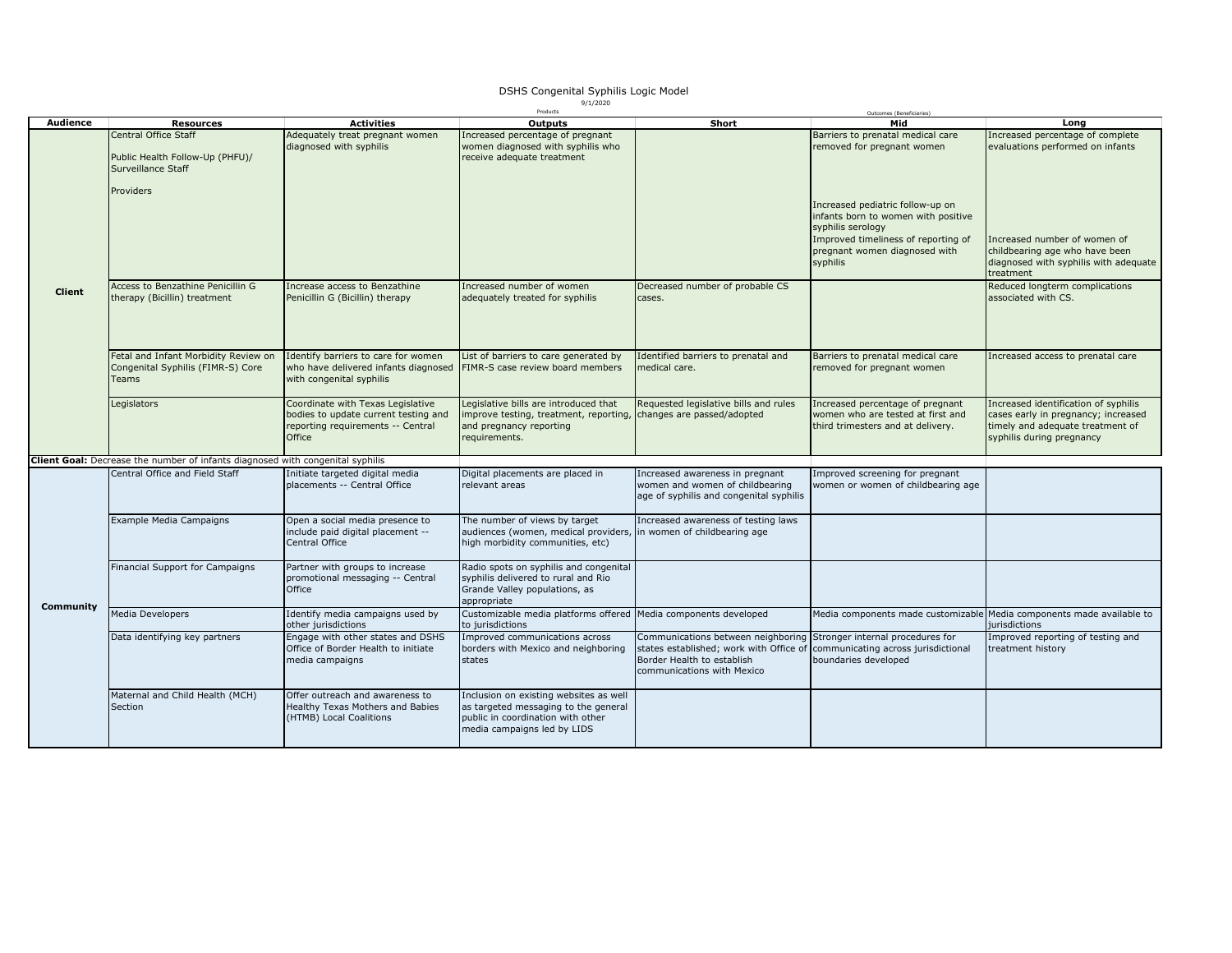|          | <b>Community Goal:</b> Overall decrease in the number of patients diagnosed with syphilis |                                                                                                                                                     |                                                                                                                                                            |                                                                                                                                                                |                                                                                 |                                                                               |
|----------|-------------------------------------------------------------------------------------------|-----------------------------------------------------------------------------------------------------------------------------------------------------|------------------------------------------------------------------------------------------------------------------------------------------------------------|----------------------------------------------------------------------------------------------------------------------------------------------------------------|---------------------------------------------------------------------------------|-------------------------------------------------------------------------------|
|          | <b>Central Office Staff</b>                                                               | Develop FIMR Fact Sheet                                                                                                                             | Updated factsheets posted on DSHS<br>website                                                                                                               | Epidemiological profile and FIMR and<br>congenital syphilis factsheets posted<br>to DSHS website                                                               |                                                                                 |                                                                               |
|          | <b>FIMR-S Data</b>                                                                        | Develop Health Advisory                                                                                                                             | <b>Health Advisory about congenital</b><br>syphilis is developed (modified to<br>match website)                                                            | Health Advisory distributed to Texas<br><b>Medical Association, Hospital</b><br>Administrators, and other relevant<br>statewide associations                   |                                                                                 |                                                                               |
|          |                                                                                           | <b>Establish a third FIMR-S in the Dallas-</b><br>Fort Worth area with Dallas County<br><b>Health and Human Services</b>                            | Information obtained from FIMR-S<br>meetings (Dallas, Houston, San<br>Antonio) for use for planning future<br>congenital syphilis prevention<br>activities | Internal FIMR-S meetings regularly<br>occur with Central Office DSHS and<br>Dallas County.                                                                     | Dallas FIMR-S activities expanded to<br>external partners                       |                                                                               |
| Provider | Surveillance                                                                              | Educate providers about how to<br>confirm prior syphilis history and<br>treatment                                                                   | Providers reach out to local<br>jurisdictions for treatment history                                                                                        | Providers reach out to local<br>jurisdictions for treatment history                                                                                            | Additional treatment offered to<br>patients with inadequate treatment           | Improved treatment adequacy in<br>patients with the potential of<br>pregnancy |
|          | Denver Prevention Training Center                                                         | Assist with Provider Summit planning                                                                                                                | Summit occurred involving medical<br>providers across the state                                                                                            | Increased awareness and knowledge<br>of maternal and congenital syphilis                                                                                       |                                                                                 |                                                                               |
|          | <b>Medical Expertise</b>                                                                  | Conduct a Ground Rounds on<br>congenital syphilis at the University of<br><b>Texas Rio Grande Valley</b>                                            | <b>Grand Rounds conducted and made</b><br>available through web                                                                                            | Improved provider awareness of<br>congenital syphilis                                                                                                          | Improved provider management of<br>congenital syphilis and acquired<br>syphilis |                                                                               |
|          | <b>THSS High Risk Screening Tool</b>                                                      | Create a provider evaluation and<br>treatment tool for congenital syphilis<br>and make available on the STD<br>Clinical section of the DSHS website | Created provider education modules<br>and presentations                                                                                                    | Created screening tool to include<br>congenital syphilis                                                                                                       | Promoted screening tool to providers                                            | Implemented full-scale utilization of<br>the screening tool                   |
|          | Provider Goal: Decrease medical barriers for pregnant women.                              |                                                                                                                                                     |                                                                                                                                                            |                                                                                                                                                                |                                                                                 |                                                                               |
| Pharmacy | Benzathine Penicillin G (Bicillin)                                                        | Develop 340B policy for DSHS<br>providers                                                                                                           | Policy developed and distributed                                                                                                                           | Clarification on 340B and distribution<br>of medications provided for all DSHS<br><b>Inventory Tracking Electronic Asset</b><br>Management System participants |                                                                                 |                                                                               |
|          |                                                                                           | Review of private pharmacist<br>qualifications for distribution of<br>Benzathine Penicillin G (bicillin)                                            | List of pharmacists developed                                                                                                                              |                                                                                                                                                                |                                                                                 |                                                                               |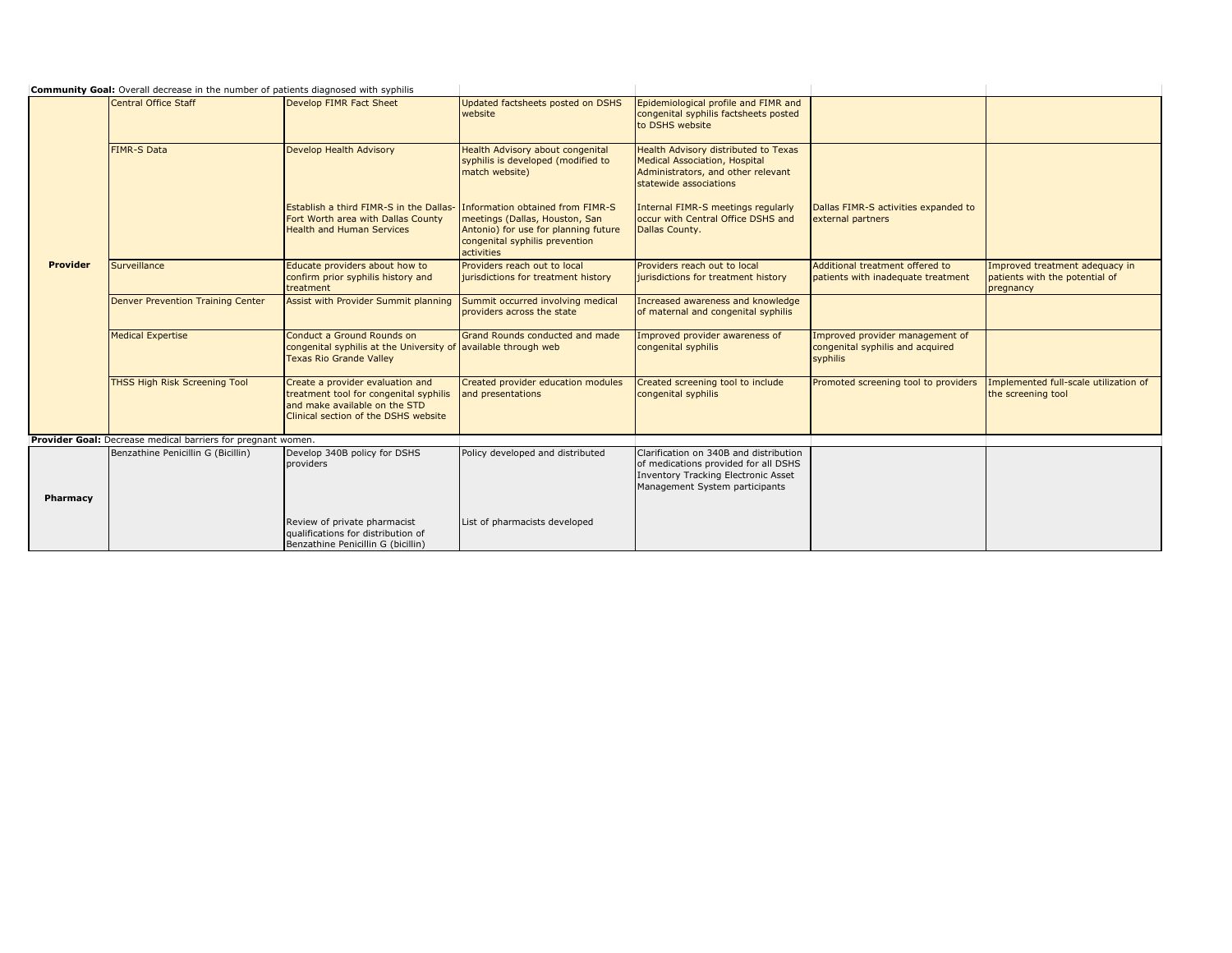|                              | Central Office Staff                                                | Establish case management model<br>within PHFU for following pregnant<br>women diagnosed with syphilis                                                                                                                                                               | Report on pregnancy ascertainment<br>on women identified with syphilis or<br>are named in a syphilis investigation             |                                                                                              |                                                                                                       |                                                                                                                                                                    |
|------------------------------|---------------------------------------------------------------------|----------------------------------------------------------------------------------------------------------------------------------------------------------------------------------------------------------------------------------------------------------------------|--------------------------------------------------------------------------------------------------------------------------------|----------------------------------------------------------------------------------------------|-------------------------------------------------------------------------------------------------------|--------------------------------------------------------------------------------------------------------------------------------------------------------------------|
| <b>Public Health</b>         | Disease Intervention Specialists or<br>Community Health Workers     | Increase percent of pregnancy<br>ascertainment for women of<br>childbearing age diagnosed with<br>syphilis or named in syphilis<br>investigations                                                                                                                    |                                                                                                                                |                                                                                              |                                                                                                       |                                                                                                                                                                    |
|                              | THISIS Data Management System                                       | Use vital statistics data to improve<br>completeness of congenital syphilis<br>investigations                                                                                                                                                                        | Increased percentage of congenital<br>syphilis investigations without missing<br>data                                          |                                                                                              |                                                                                                       |                                                                                                                                                                    |
|                              | MCH Section Staff (Zika Contract<br>Management Section (CMS) Grant) | Administer CMS grant and provide<br>guidance and technical assistance to<br>South Texas LHDs                                                                                                                                                                         |                                                                                                                                |                                                                                              |                                                                                                       |                                                                                                                                                                    |
|                              | South Texas LHD Staff (Zika CMS<br>Grant)                           | Conduct education and outreach<br>activities to prevent the spread of<br>Zika, syphilis, and other infectious<br>diseases<br>Increase access to contraceptive<br>services for women of childbearing<br>age and their partners                                        |                                                                                                                                |                                                                                              |                                                                                                       |                                                                                                                                                                    |
|                              |                                                                     | Increase access and reduce barriers to<br>Zika and syphilis testing and<br>counseling<br>Increase access to services for<br>pregnant women and infants affected<br>by the Zika virus and/or congenital<br>syphilis<br>Increase services offered to pregnant<br>women |                                                                                                                                |                                                                                              |                                                                                                       |                                                                                                                                                                    |
|                              |                                                                     |                                                                                                                                                                                                                                                                      |                                                                                                                                |                                                                                              |                                                                                                       |                                                                                                                                                                    |
|                              | Texas Medicaid and Healthcare<br>Partnership                        | Enter into a memorandum of<br>understanding (MOU) and data use<br>agreement (DUA) with Medicaid.                                                                                                                                                                     | Sharing of Texas Medicaid data                                                                                                 | MOU and DUA are established and<br>updated annually                                          | Syphilis treatment of Pregnancy<br>Medicaid clients is matched                                        | Percentage pregnant women with<br>syphilis entering prenatal care (PNC)<br>through Medicaid is reviewed and<br>Medicaid wait times concerning PNC<br>are evaluated |
| Other<br><b>Stakeholders</b> |                                                                     |                                                                                                                                                                                                                                                                      | Line list of out-of-compliance<br>hospitals serving pregnant women<br>with syphilis provided to jurisdictions<br>for follow-up | Increased jurisdictional awareness of<br>hospitals with compliance concerns                  |                                                                                                       |                                                                                                                                                                    |
|                              | Public Health Follow-Up/STD<br>Surveillance Staff                   | Local jurisdictions follow-up with<br>hospitals which appear out of<br>compliance with reporting laws                                                                                                                                                                | Increased collaboration with hospitals Provider visits conducted                                                               |                                                                                              | Local jurisdictions follow-up with<br>hospitals which appear out of<br>compliance with reporting laws |                                                                                                                                                                    |
|                              | Community Health Improvement                                        | Collaborate with Community Health<br>Improvement (CHI) to see how<br>community health workers might<br>assist in outreach to hard-to-reach<br>populations.                                                                                                           | Increased outreach to hard-to-reach<br>populations by community health<br>workers                                              | Collaboration with CHI established                                                           | Community health workers engaged<br>in community efforts to address<br>congenital syphilis            | Increased prenatal care rates                                                                                                                                      |
|                              | <b>Vital Statistics</b>                                             | Partner with the Center for Health                                                                                                                                                                                                                                   | Increased percentage of congenital                                                                                             | Improved Vital Statistics birth                                                              |                                                                                                       |                                                                                                                                                                    |
|                              |                                                                     | Statistics and the Vital Statistics<br>Section in developing more accurate<br>reporting.<br>Begin reporting of pregnancy status                                                                                                                                      | syphilis investigations without missing matching to maternal syphilis cases to<br>data                                         | improve timely reporting of congenital<br>syphilis cases to Central Office and<br><b>CDC</b> |                                                                                                       |                                                                                                                                                                    |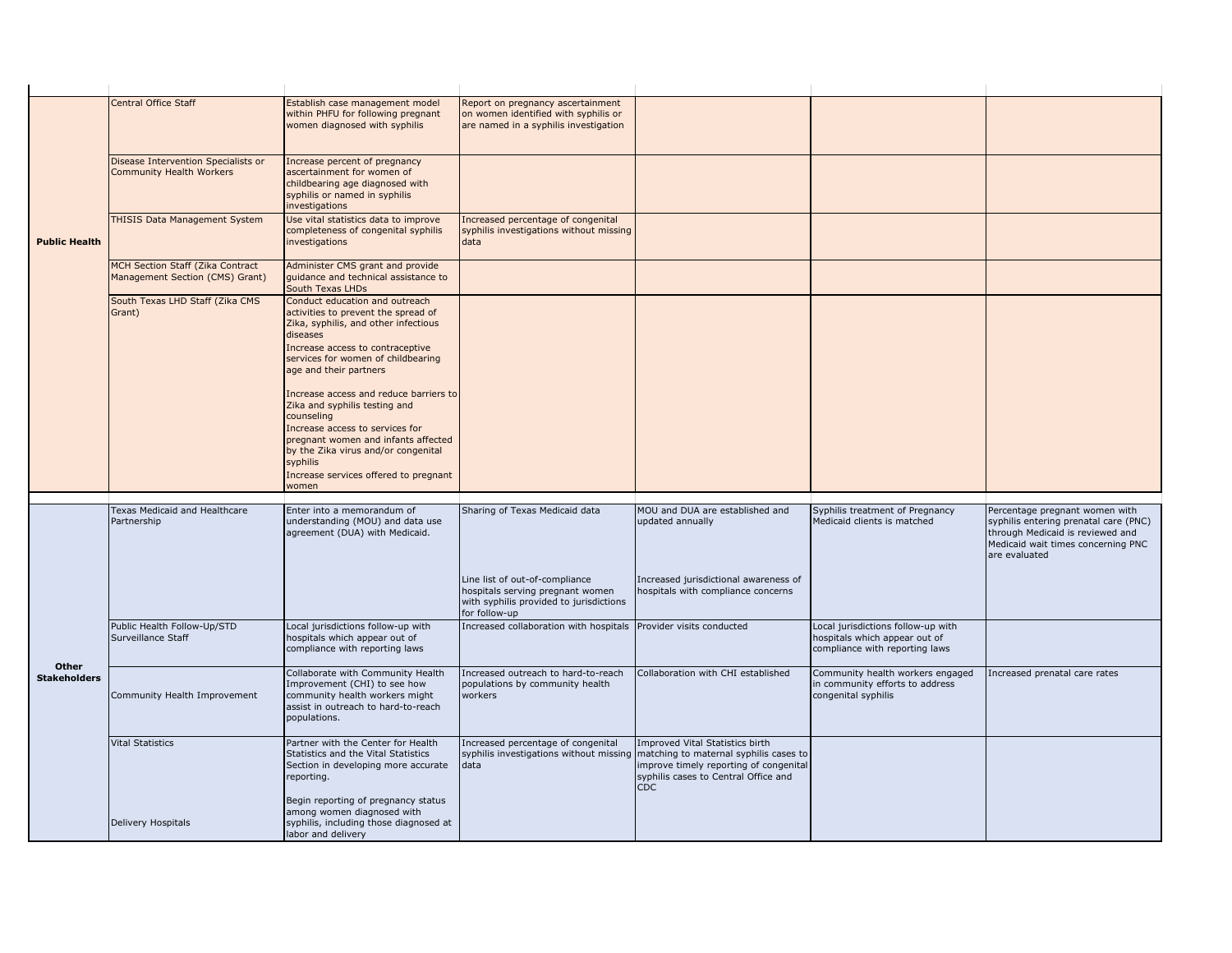## DSHS Congenital Syphilis Work Plan 9/1/2020

| <b>Goal 1:</b> Reduce spread of congenital syphilis in infants.                                                               |                      |                                                                                                                         |                                                                                                                                                                                                                                                                                                                                                                                                                                                                                                                                                                                                                                                               |                      |                                                                                                                                                                               |  |  |
|-------------------------------------------------------------------------------------------------------------------------------|----------------------|-------------------------------------------------------------------------------------------------------------------------|---------------------------------------------------------------------------------------------------------------------------------------------------------------------------------------------------------------------------------------------------------------------------------------------------------------------------------------------------------------------------------------------------------------------------------------------------------------------------------------------------------------------------------------------------------------------------------------------------------------------------------------------------------------|----------------------|-------------------------------------------------------------------------------------------------------------------------------------------------------------------------------|--|--|
| <b>Strategies</b>                                                                                                             | <b>Collaborators</b> | <b>Objectives</b>                                                                                                       | <b>Activities</b>                                                                                                                                                                                                                                                                                                                                                                                                                                                                                                                                                                                                                                             |                      | <b>Timeframes Expected Outcomes</b>                                                                                                                                           |  |  |
| Adequately treat pregnant<br>women diagnosed with syphilis.                                                                   | Clients, Providers   | Increase percentage of<br>adequate treatment in<br>pregnant women diagnosed surveys, and THISIS data.<br>with syphilis. | 1. Identify current treatment offered by<br>providers through interviews, meetings,<br>2. Disseminate results to the TB/HIV/STD<br>Section and the Laboratory and Infectious<br>Disease Division.<br>3. Review possible barriers to care for<br>pregnant women.<br>4. Outline possible measures to increase<br>treatment adequacy                                                                                                                                                                                                                                                                                                                             | 2/5/2021<br>4/5/2021 | 1/11/2021 Increase percentage of pregnant women<br>and women of childbearing age who have<br>been diagnosed with syphilis and have<br>1/26/2021 completed adequate treatment. |  |  |
| Coordinate with Texas<br>Legislative bodies to update<br>current testing and reporting<br>requirements for pregnant<br>women. | Clients              | Introduce legislative bills<br>that improve testing,<br>treatment, and reporting<br>requirements.                       | 1. Review current laws and policies in HSC<br>and TAC.<br>2. Draft legislation for 87th Session.<br>3. Implement legislation passed during<br>Session.                                                                                                                                                                                                                                                                                                                                                                                                                                                                                                        | 9/1/2021             | Reduce the number of infants diagnosed<br>with congenital syphilis.                                                                                                           |  |  |
| Goal 2: Improve provider relations.                                                                                           |                      |                                                                                                                         |                                                                                                                                                                                                                                                                                                                                                                                                                                                                                                                                                                                                                                                               |                      |                                                                                                                                                                               |  |  |
| <b>Strategies</b>                                                                                                             | <b>Collaborators</b> | <b>Objectives</b>                                                                                                       | <b>Activities</b>                                                                                                                                                                                                                                                                                                                                                                                                                                                                                                                                                                                                                                             |                      | <b>Timeframes Expected Outcomes</b>                                                                                                                                           |  |  |
| Provide education to providers<br>about treatment confirmation.                                                               | Providers            | Providers are aware of the<br>treatment history of their<br>patients.                                                   | 1. Establish provider trainings on<br>congenital syphilis.<br>2. Encourage providers to reach out to<br>local jurisdictions for clients' treatment<br>history.<br>3. Obtain THSS surveillance data.<br>4. Review THSS surveillance data.<br>5. Work with providers to implement data.<br>6. Develop and maintain FIMR Factsheet<br>for release on website.<br>7. Obtain information from FIMR-S to use<br>for planning congenital syphilis prevention<br>activities.<br>8. Hold a congenital syphilis provider<br>summit for pediatricians, obstetricians,<br>and gynecologists.<br>9. Develop a congenital syphilis infant<br>evaluation and treatment tool. |                      | Improve treatment adequacy in women of<br>12/31/2020 childbearing age.                                                                                                        |  |  |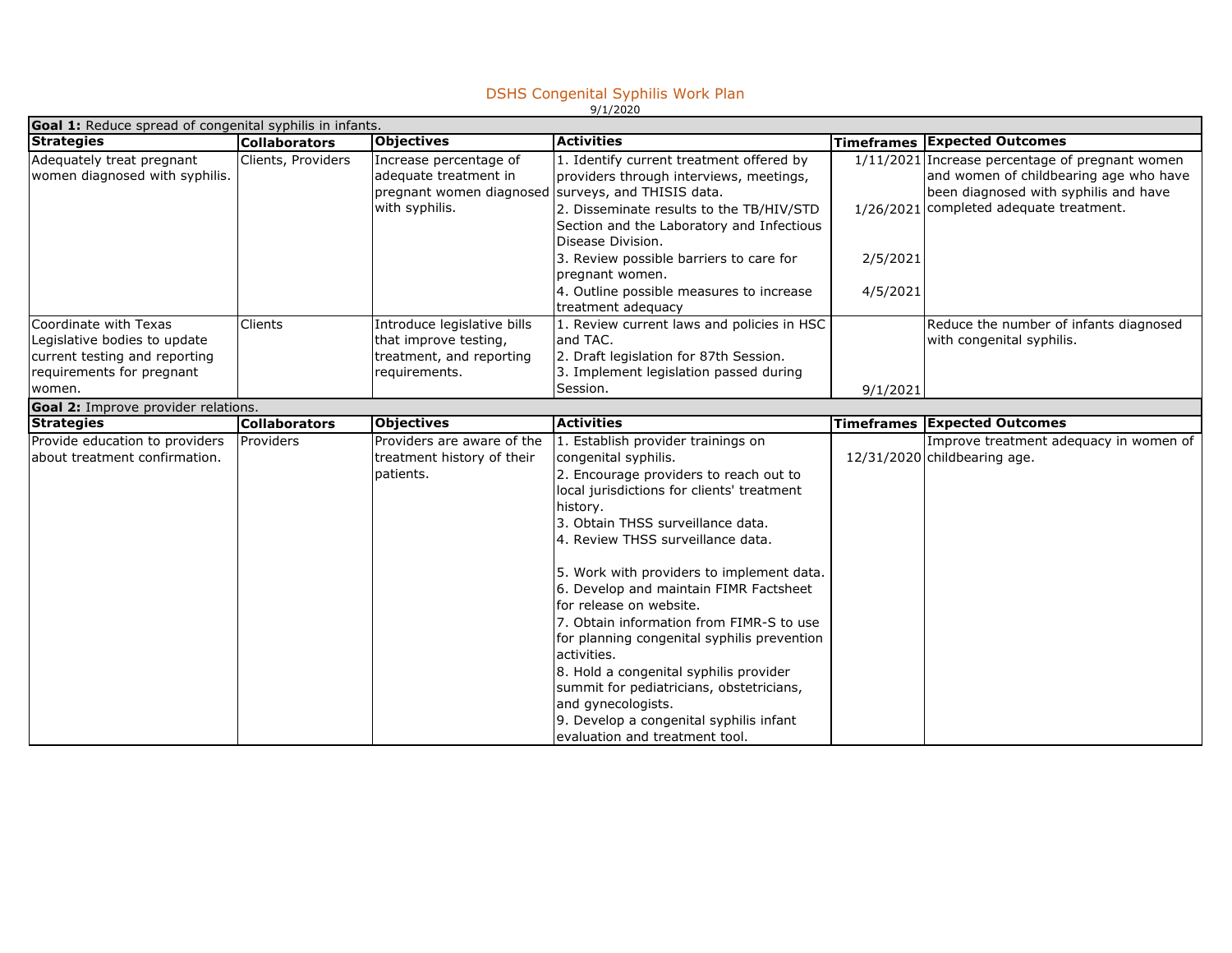| <b>Goal 3:</b> Establish a media campaign concerning congenital syphilis.                       |                                 |                                                                                   |                                                                                                                                                                                                                                                                                                                                                                                                        |           |                                                                                                                                                                             |  |  |
|-------------------------------------------------------------------------------------------------|---------------------------------|-----------------------------------------------------------------------------------|--------------------------------------------------------------------------------------------------------------------------------------------------------------------------------------------------------------------------------------------------------------------------------------------------------------------------------------------------------------------------------------------------------|-----------|-----------------------------------------------------------------------------------------------------------------------------------------------------------------------------|--|--|
| <b>Strategies</b>                                                                               | <b>Collaborators</b>            | <b>Objectives</b>                                                                 | <b>Activities</b>                                                                                                                                                                                                                                                                                                                                                                                      |           | <b>Timeframes Expected Outcomes</b>                                                                                                                                         |  |  |
| Initiate targeted digital media<br>placements.                                                  | Clients, Partners,<br>Providers | Community has increased<br>awareness about congenital<br>syphilis.                | 1. Determine areas most affected by<br>congenital syphilis for best targeted media<br>placement.<br>2. Open social media presence to include<br>paid digital media placement.<br>3. Create digital messages for<br>communities.<br>4. Publish information on agency website<br>and social media.<br>5. Partner with providers outside of DSHS<br>to spread media placements throughout<br>communities. |           | 8/31/2021 Increase awareness among pregnant<br>women and childbearing women of syphilis<br>and congenital syphilis.                                                         |  |  |
| Partner with local media<br>campaigns to increase<br>promotional messaging (Central<br>Office). | Clients, Partners               | Groups assist DSHS in<br>delivering brand messaging<br>to community.              | 1. Review groups that have potential to<br>assist in increasing promotional<br>messaging.<br>2. Reach out to groups that can assist with<br>messaging.<br>3. Review media campaigns used by other<br>groups.                                                                                                                                                                                           |           | 8/31/2021 Strengthen relationships with partners and<br>increase awareness among pregnant<br>women and women of childbearing age<br>about syphilis and congenital syphilis. |  |  |
| Identify media campaigns used<br>by other jurisdictions.                                        | Clients, Partners               | Offer customizable media<br>platforms to jurisdictions.                           | 1. Review media campaigns in other<br>jurisdictions.<br>2. Engage in dialogue about communities<br>served.<br>3. Customize media for those jurisdictions.                                                                                                                                                                                                                                              | 8/31/2021 |                                                                                                                                                                             |  |  |
| Engage with other states and<br>Office of Border Health to<br>initiate media campaigns.         | Partners                        | Improved communications<br>lacross borders with Mexico<br>and surrounding states. | 1. Contact other states and work with<br>Office of Border Health to advise of<br>Texas's congenital syphilis plans.<br>2. Review other states' and Mexico's<br>media platforms, including radio,<br>television, digital communications<br>campaigns.<br>3. Develop internal procedures for<br>communicating across jurisdictional<br>boundaries.                                                       |           | 8/31/2021 Improve testing, treatment, and reporting.                                                                                                                        |  |  |